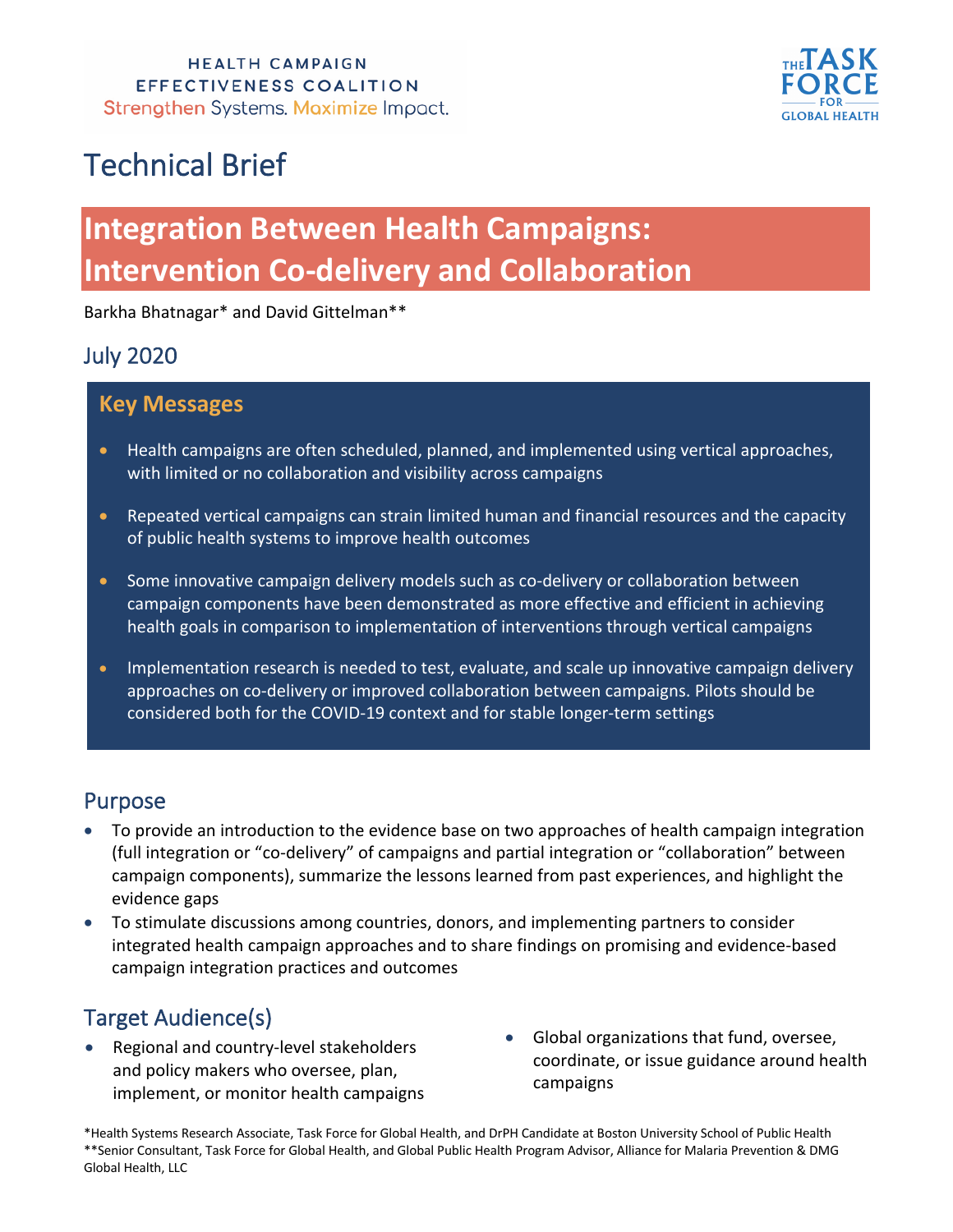### Introduction

Public health campaigns are time-bound, intermittent activities that are deployed to address specific epidemiologic challenges, expediently fill delivery gaps, or provide surge coverage for health interventions. These campaigns have been a core strategy to provide essential health services; to respond to disease outbreaks; and to prevent, control, eliminate, or eradicate targeted diseases, particularly in low- and middle-income countries. For example, supplementary immunization activities in support of global measles elimination reached, on average, 66% of zero-dose children across 14 countries from 2000 to 2014 (1).

High priority health programs that use campaigns include neglected tropical diseases (NTDs), malaria, polio, other vaccine-preventable diseases (e.g., measles, yellow fever, typhoid, tetanus, meningitis, HPV), and vitamin A. To maintain population coverage over time, most campaigns must be repeated periodically, as with semi-yearly vitamin A supplementation, yearly mass drug administration (MDA) for lymphatic filariasis (LF), or distribution of insecticide-treated nets (ITNs) every 3 years. Receiving those interventions through ongoing or routine services in-between campaigns is equally important to maintain coverage.

While optimized to deliver specific results, health campaigns in countries are often scheduled, planned, and implemented using vertical approaches with limited or no knowledge, visibility, or collaboration across programs. A recent review of health campaigns across countries revealed that in 2020 alone each of the 52 countries has 11 or more campaigns planned, with some overlapping too (2). Repeated campaigns can strain limited human and financial resources and the capacity of public health systems to achieve other health outcomes (3). The brief presents a summary of evidence-based practices and opportunities for countries and partners to integrate health campaigns or their components to improve campaign effectiveness and health outcomes.

*Health campaigns during COVID-19.* The COVID-19 pandemic has severely hampered the delivery of health interventions across the globe, as many countries have paused or scaled back their health campaigns and ongoing/routine services to help avoid further spread of the virus. In July 2020, 335 campaigns had been delayed globally (4). Global guidance on conducting campaigns during the pandemic continues to evolve. Disruption of campaigns will cause countries to bear a disproportionate burden of disease by interrupting access to critical health interventions. As reported in June 2020, 18 out of 29 countries that have suspended their measles campaigns because of COVID-19 are reporting outbreaks (5). In addition, modeling efforts have shown that with disruptions in malaria prevention and treatment campaigns, the death toll in sub-Saharan Africa in the worst-case scenario may exceed the malaria deaths reported globally in the year 2000 (6). This could represent a loss of two decades of progress in malaria control. **As COVID-19-related restrictions are lifted, many countries may require innovative campaign delivery approaches to catch-up on intervention coverage efficiently, effectively, and rapidly.** Such approaches will help prevent outbreaks and address increasing campaign costs.

### **Methods**

We reviewed published and grey literature (2002 present) on co-delivery and collaboration between health programs. We found the available evidence on health campaign integration to be limited and largely dated (over 10 years old). The review was complemented by consultations with several subject matter experts in health campaign delivery (see acknowledgements). The focus of our review was on a small sample of most noted references highlighted by experts with extensive experience in conducting campaigns in different countries. The goal was not to conduct a meta-analysis but to identify the most critical information needed to initiate a dialogue on health campaign integration.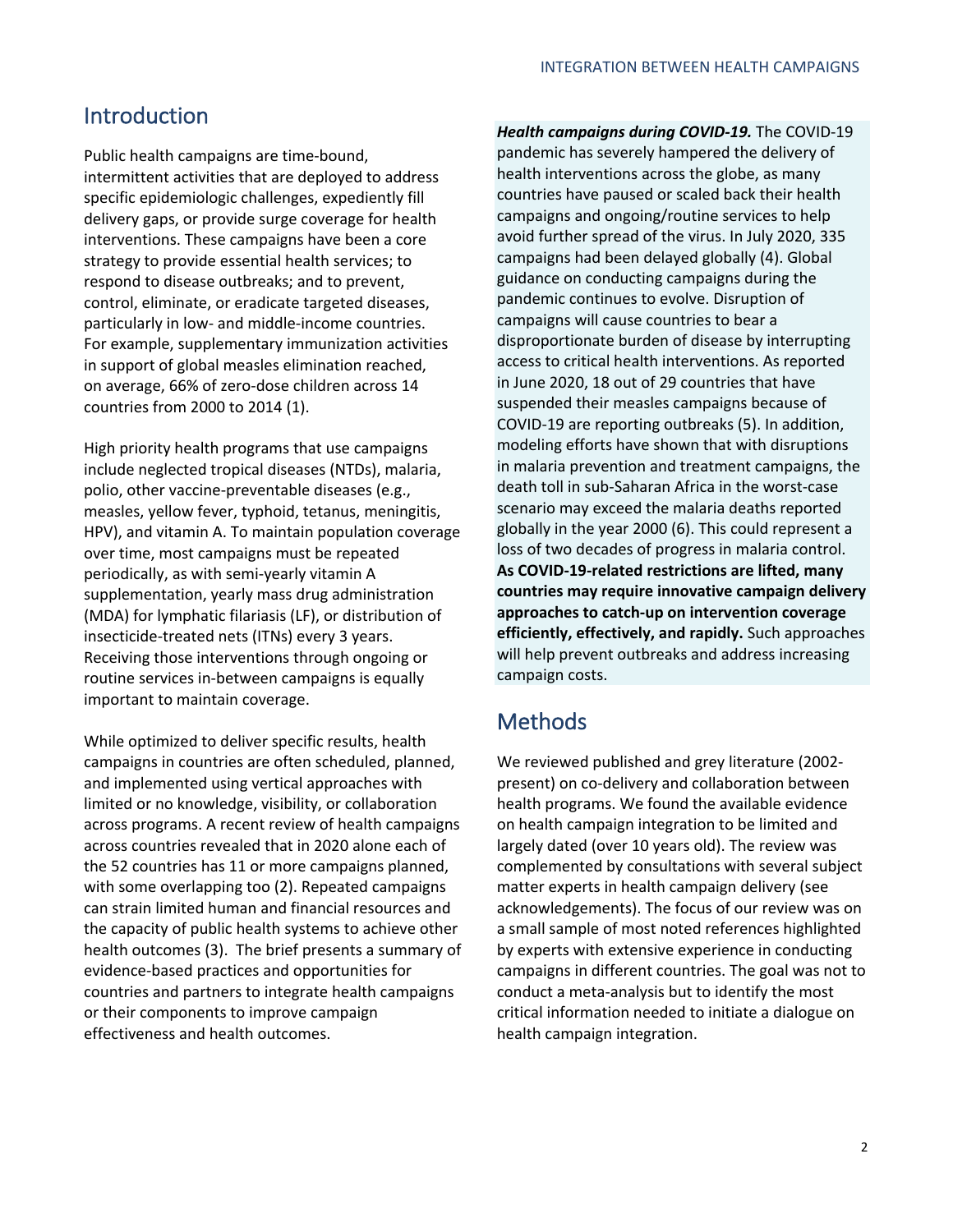## Summary of Findings

### *Health Campaign Delivery Approaches: Current Evidence and Lessons Learned*

Integrated campaign delivery models such as full co-delivery or collaboration between specific campaign components can be more effective and efficient in achieving health goals compared with interventions that are implemented as vertical campaigns. Integration of health campaigns can occur at two levels (7): 1) integration with

ongoing/routine health services, and 2) integration between campaigns. This brief focuses on *integration of campaigns,* including both co-delivery and collaboration between interventions; integration with ongoing/routine health services is addressed in a separate brief. This review explores the following questions:

- *1. What do we mean by integration of campaigns? What approaches have countries used to change from vertical campaign delivery to a co-delivery or collaborative approach?*
- *2. Why should countries consider integration of health campaigns? What are the benefits and challenges of integrating campaigns and their impact on health outcomes in countries?*
- *3. Which health campaigns are most appropriate for integration? What conditions must be in place in countries to consider campaign integration?*

Selected findings are summarized under each of the three questions.

#### *1. What do we mean by integration of campaigns?*

Current country health systems are characterized by implementation of integrated and individual interventions. According to WHO's guidance document on integration of other health interventions with immunization (8), integration should not be seen as "two extremes of integrated or not integrated." For the purposes of this brief, we are considering two degrees of health campaign integration: *full integration* and *partial integration* for campaign components such as those below, depending on country context and available resources (9):

- *Planning:* conceptualization phase of campaign activities (e.g., household registration, microplanning)
- *Social Mobilization:* social mobilization and communication among the target population
- *Set-up/preparations:* preparatory work to implement campaigns (e.g., logistics, supply chains, trainings)
- *Management:* oversee the implementation of campaigns and delivery of interventions
- *Implementation of Interventions:* delivery of intervention to the target population
- *Post-campaign:* wrapping-up the campaigns, including any mop-up activities
- *Surveillance, Monitoring, and Evaluation:* Recording, reporting and analysis of campaign data

#### *Full integration: Co-delivery of campaign-based products/health interventions*

Full integration involves coordinating **most or all typical campaign components** (microplanning, registration, logistics, implementation, evaluation) to allow **co-delivery or simultaneous delivery of two or more health interventions** at the point of service delivery. For example, multiple countries have used campaigns to effectively integrate distribution of ITNs with measles and polio vaccination, vitamin A, and deworming medications in sub-Saharan African countries (Table 1). Co-delivery of ITNs with other primary campaigns rapidly increased coverage of both the primary and the linked campaign (e.g., high ITN and measles vaccination coverage) (3).

#### *Partial integration: Collaboration and sharing of campaign components*

Partial integration involves collaboration or sharing of **specific campaign components** between vertical health programs to improve efficiency and effectiveness of multiple campaigns, but *without* co-delivery of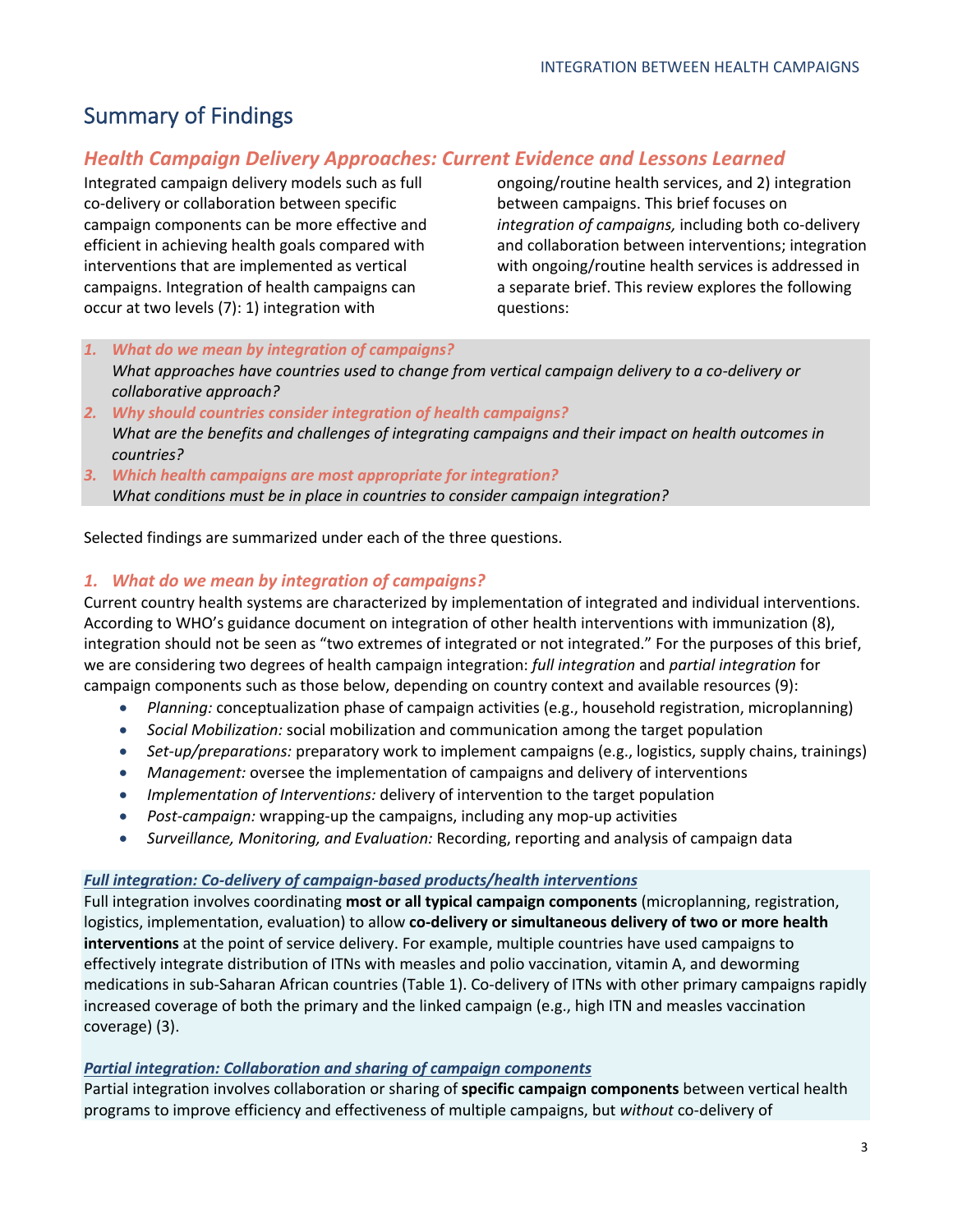interventions at the same service delivery points. Collaboration between campaigns can range from communication and information exchange to sharing of personnel and resources or implementing a part of one campaign by another campaign (Table 2) (10). In some countries, programs have used population data generated during campaigns to target such efforts as organizing health camps or expanding outreach services.<sup>1</sup> In Nigeria, in 2010, ITN campaigns leveraged polio campaign's high-resolution settlement maps to reach nomadic populations (3).

Full or partial campaign integration is a complex service delivery approach. Though fairly dated, the literature (Tables 1 and 2) shows that campaign integration has most often occurred between immunization programs, malaria net distribution, vitamin A supplementation, and/or child deworming programs. Successful integration in terms of improved program coverage and health outcomes have been seen in a wide range of country and programmatic contexts. That said, campaign integration has not been sustained consistently among interventions over time.

### *2. Why should countries consider integration of health campaigns? What are the benefits and challenges?*

Multiple benefits of integrating campaigns were highlighted both in the published and grey literature and through expert consultations. Potential **benefits** to integrated delivery of interventions and decrease in number of campaigns (3,7,9,11–14) are listed as follows:

#### *Increased Coverage and Acceptability*

- Rapidly increase coverage of the primary and linked intervention and beneficiary satisfaction
- Help individual health programs expand their reach among hard-to-reach population groups that other health programs have accessed successfully
- Leverage the experiences and best practices of the linked programs to improve coverage in shared target population groups

#### *Cost Savings*

- Can promote cost savings through joint microplanning of programs, sharing household registration and logistics, using common data collection approaches, etc.
- Allow programs to share campaign costs
- Achieve operational efficiencies and economies of scale (potential to share fixed costs such as planning, reaching to the communities)

#### *Improved Program Efficiencies*

- Building on the campaign experience, infrastructure, partnerships, and human resources of the linked intervention
- Potentially focus on improving the quality of campaigns depending upon the effectiveness of country leadership, coordination, planning, and implementation
- Potentially reduce competition for campaign workers (e.g., health facility staff and community health workers)
- Minimize duplication of efforts and reduce delivery costs across interventions
- Reduce the frequency of campaigns within communities, potentially mitigating refusal or negative perceptions for beneficiaries previously involved in multiple campaigns
- Increase the productivity of a health system by having multiple interventions target the same population groups and geographical units simultaneously
- Increase leadership capacity by promoting collaboration between ministries and partners
- Provide populations living in complex environments (e.g., war settings, national disasters) safe access to multiple interventions

<sup>&</sup>lt;sup>1</sup> Sue Gerber, Bill and Melinda Gates Foundation, personal communication, July 16, 2020.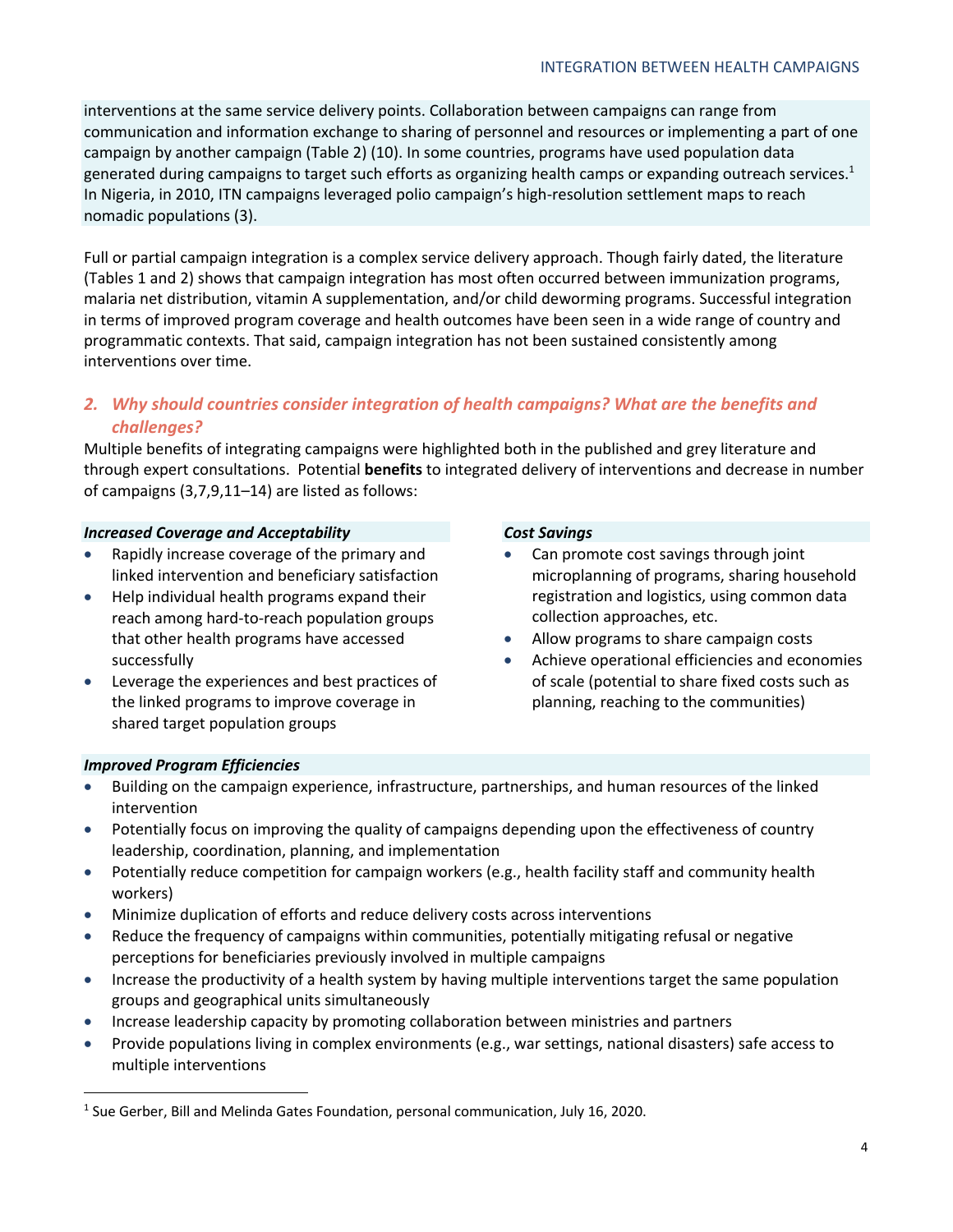Potential policy/programmatic **challenges** to integrating campaigns (3,7,15) include the following:

#### *Policy challenges*

- Lack of high-level political commitment or appetite for inter- or intra-program integration due to reluctance of vertical programs to cede control over their resources and the fear of disrupting existing campaign strategies
- The tendency of donor funding approaches and funding allocations to perpetuate vertical campaigns via focus on individual disease prevention/control/elimination goals
- Varied funding cycles for interventions and need to consolidate and combine funding streams
- Restrictions on which health workers can deliver certain health interventions

#### *Programmatic challenges*

- Potential adverse impact on the existing coverage of the primary or the linked intervention, if integration is not planned and executed effectively (e.g., poorly coordinated procurement)
- Differing target populations (e.g., age groups, risk factors) coordinating diverse logistical and procurement systems
- Differing timing of intervention depending on the disease
- Overwhelming communities with too much information and services at one time
- Potential for increased costs due to factors such as longer trainings, expanded supervision, and monitoring duties
- Need to train health workers to deliver more than one intervention (e.g., differing trainings needs for delivering interventions via house-to-house versus fixed-site approaches).
- Added complexity to campaign planning (e.g., poorly coordinated microplanning and household census), implementation (e.g., delays due to breakdowns in supply chain, transport, and storage), monitoring and evaluation (e.g., unwieldly checklists and surveys)
- Increased workload for existing health workers given additional program interventions
- More complicated and time-consuming recording/tallying of doses/interventions leading to errors/inaccuracies
- Disruptions to routine services
- Lack of incentives for country program managers and frontline campaign workers to pursue integration, given reduced opportunities for receiving per-diem from multiple campaign.

#### *3. Which health campaigns are most appropriate for integration?*

The choice of interventions to co-deliver or collaborate—and the way campaign workers are trained and monitored for co-delivery of interventions—can determine the ultimate success of an integrated campaign. This choice must be evidence based and carefully considered to ensure that integration does not hamper the existing coverage and health outcomes of either the primary or the linked intervention. Inadequate consideration among program leaders can inadvertently result in problematic decisions or even adverse health consequences. For example, in Kenya, measles vaccination and net distribution programs in 2005 both targeted children <5 years of ages, leading to a call for an integrated campaign. To raise adequate funds for nets, Kenya postponed its measles campaign until 2006, which in the interim resulted in a significant measles outbreak that ultimately lasted from 2005 to 2007 (16).

WHO suggests that the following criteria can drive decisions around integrated delivery of immunizations and other health campaigns (3,8). These criteria along with examples are included in the box below.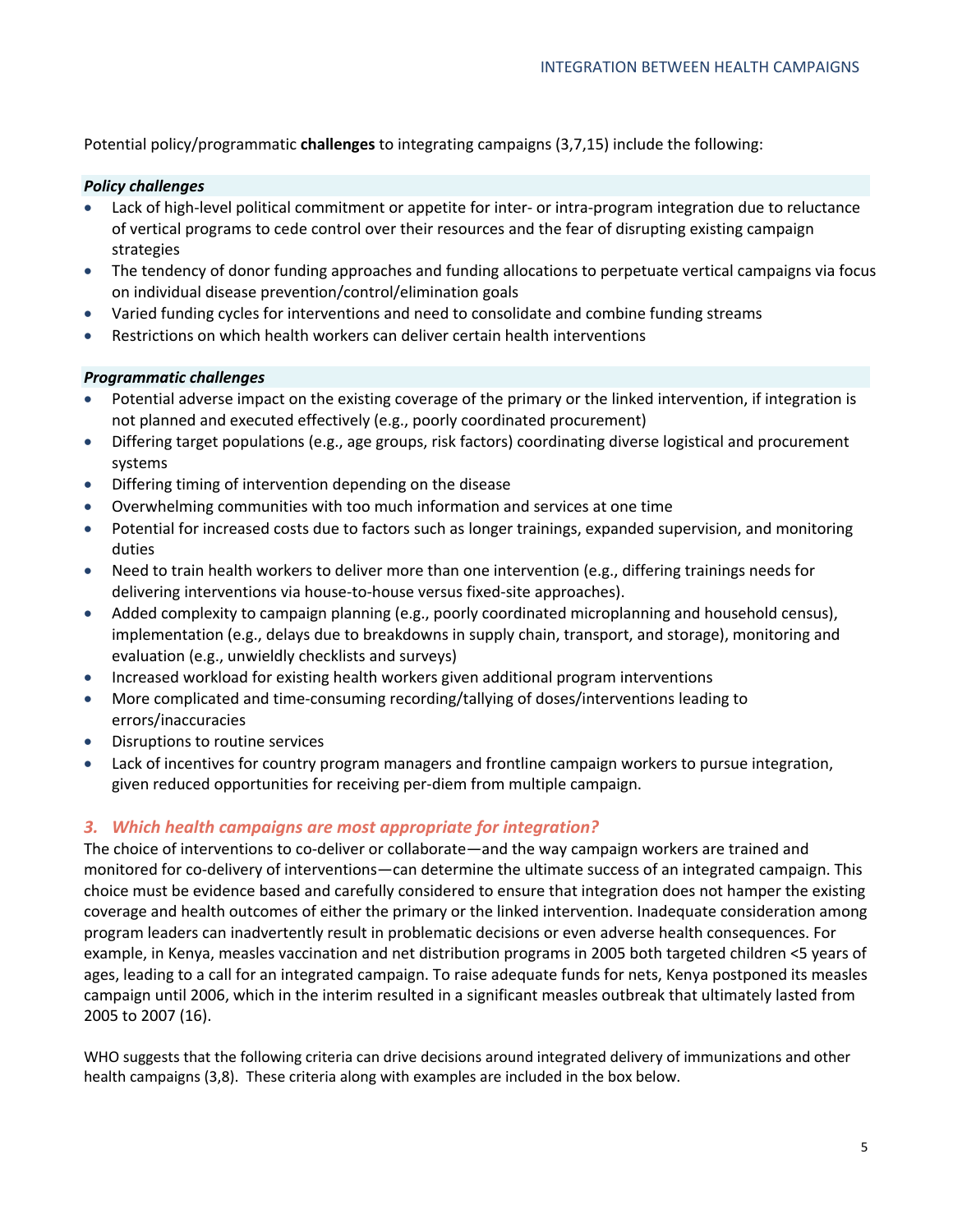#### **Box. Criteria for guiding decisions on integrated delivery of health campaigns**

**1. Context:** the circumstances that influence the co-delivery/collaboration decision, such as geographical setting (rural or urban areas), target population of the interventions, political will to promote co-delivery/collaboration among different interventions, existing health care structures for the delivery of interventions, monitoring responsibilities for each intervention, and availability and ability of health workers to work on multiple interventions

*Example:* In Uganda, the schistosomiasis control program initially targeted school children. But because one-third of children in certain endemic areas were out of school, the intervention failed to reach its coverage goals. It was later integrated with national immunization days to ensure that every time a child was reached for a health service, the child also received deworming medication (8,17).

**2. Compatibility:** alignment between different intervention components and shared campaign characteristics, such as overlaps in the target population, type of intervention, seasonality of the disease, timing and frequency of service delivery, procurement mechanisms and timing, behavior change requirements and skill level and training of health workers

*Example:* A pilot project was implemented in Cameroon to integrate the delivery of vitamin A supplementation (VAS) with the higher coverage Community-Directed Treatment with Ivermectin (CDTI) intervention to control onchocerciasis. The interventions were integrated as they were compatible due to complementary target groups, similar supply systems, free of charge drugs, and relatively simple simultaneous delivery mechanisms. Integrated delivery of VAS and CDTI increased the population coverage of both VAS and ivermectin (18).

#### **3. Feasibility:** operational and financial viability of integrating the interventions in terms of the following:

- Existing operational capacity and coverage levels of the primary intervention for integration
- Number of interventions to be involved in co-delivery or collaboration
- Mode of service delivery (e.g., fixed site vs. house-to-house)
- Technical ease of the intervention (e.g., oral vs. an injectable vaccine)
- Number of health workers available to provide the additional interventions safely (e.g., in appropriate dose or quantity) and effectively (e.g., without missing any target population)
- Health workers' skills and training requirements to deliver the integrated intervention
- Time required for co-delivery or collaboration between interventions
- Supply chain considerations (size, weight, availability of products) to deliver linked interventions
- Funding availability for integrated interventions

**Example:** In 2012 and 2013, the Kidal region of Mali missed two consecutive rounds of MDA with ivermectin and albendazole for treatment of LF due to insecurity in the region. However, despite the insecurity, child immunization campaigns continued. In 2014, the national NTD program in Mali integrated the delivery of all LF MDA components (drug delivery, training, supervision, and results sharing) with the national child immunization campaign, demonstrating operational feasibility for integrating interventions. Integration of LF MDA with the vaccine campaign in Kidal was successful and improved coverage outcomes for the target population (19).

- **4. Acceptability:** integrated interventions are acceptable to the community and health workers **Example:** During one of the focus groups implemented by a study in Cameroon to assess community acceptability of integrated interventions, a mother in Cameroon stated that if the services are integrated and delivered in one day, there will be more time to do household activities on other days (8).
- **5. Accountability:** clearly defined roles, responsibilities, and monitoring and evaluation strategies to assess outcomes pre- and post-co-delivery/collaboration (e.g., coverage and utilization rates, disease occurrence, quality, acceptability of services)

*Example:* To ensure accountability, effective monitoring, and supervision of the integrated delivery of VAS with the higher coverage CDTI intervention to control onchocerciasis in sub-Saharan Africa, it was recommended that the health management information system integrate both ivermectin and VAS data and develop a combined checklist for both ivermectin and vitamin A for supervisors at all levels (18).

**6. Equity:** integrated campaigns should not reduce service access among vulnerable groups **Example:** In Niger, integrated nationwide campaigns to distribute polio vaccine and long-lasting insecticide treated nets among children <5 years of age rapidly increased ITN ownership and equity of ITN ownership without any adverse impact on the vaccination distribution and coverage (20).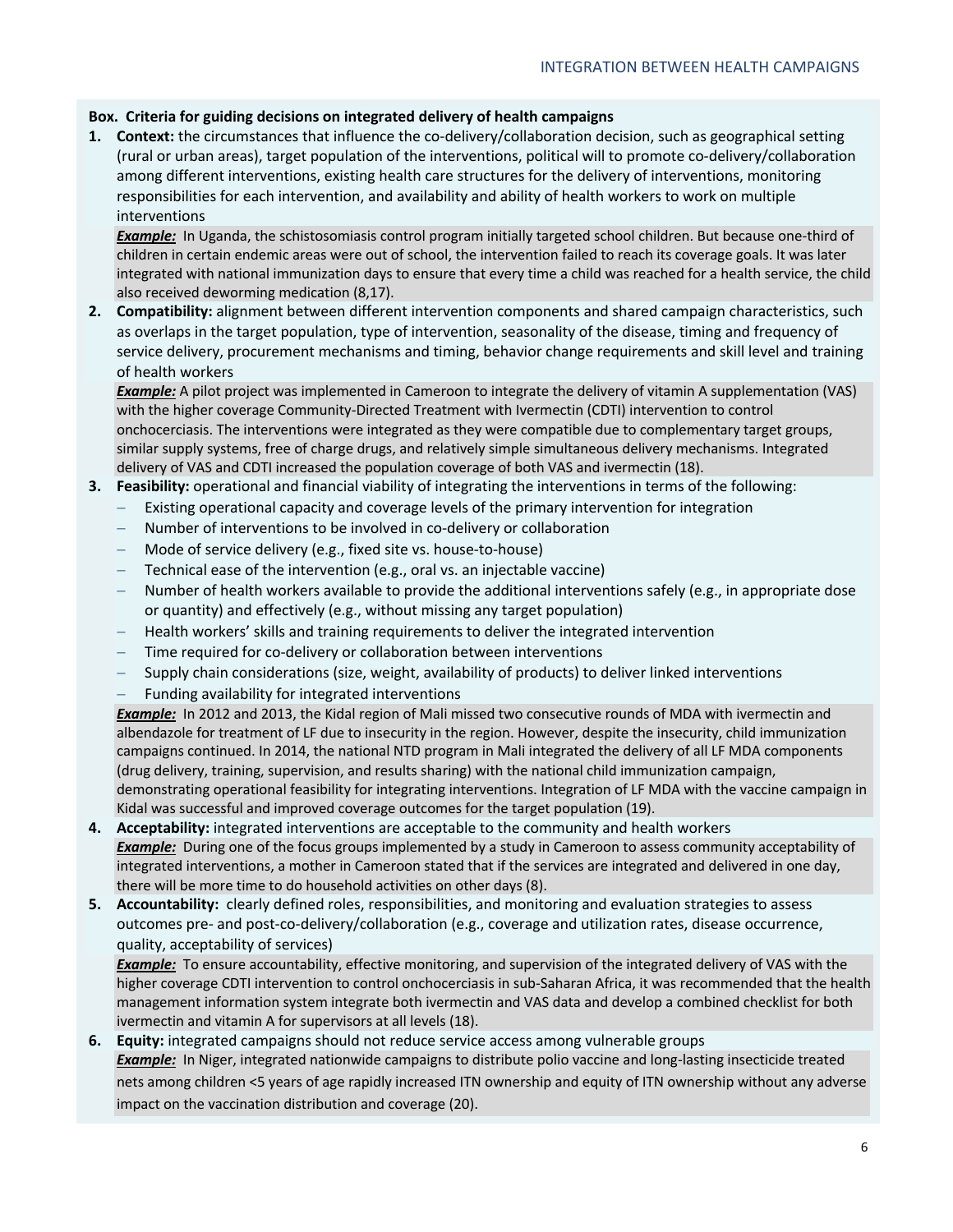### **Conclusions**

There is continuing and growing momentum around integrated health services among global health decision makers and partners. Most recent global strategies focus on integration of interventions with routine health services rather than campaigns. Such recommendations, for example, are highlighted in WHO's Vitamin A supplementation in infants and children 6-59 months of age (21), the Immunization Agenda 2030 (22), and Gavi 5.0: the Alliance's 2021- 25 strategy (23).

Only recently have some global partners revived the issue of campaign integration. This renewed interest can be attributed to the emerging programmatic challenges, budget constraints and the inefficiencies of vertical campaigns exacerbated by the COVID-19 pandemic.

The overview of evidence in the current brief suggests that integration of campaigns can be a

successful strategy in reaching health goals. It is critical to document country level integration experiences (benefits, challenges, and integration criteria) to define a shared learning agenda around full or partial campaign integration and to explore these integration approaches in targeted countries to improve health campaign effectiveness.

However, most countries face competing health priorities and have not had the time or resources to document the processes, outcomes, successes, or challenges of their integration efforts. The evidence base on partial or full integration of campaigns, including information on the technical and operational expertise and processes required to execute integrated campaigns, is limited and dated. Close engagement with country stakeholders is critical to document and learn from their more recent and planned integration experiences.

#### **Key Knowledge Gaps**

Some critical knowledge gaps on campaign integration to be filled include the following:

- **1. How is "successful integration" defined in country contexts, especially in terms of operational effectiveness, programmatic outputs, outcomes, and impact? What factors determine/influence the effectiveness of the integrated approach, such as equity, health systems barriers, choice of interventions for integration, leadership and collaboration capacity, political will, funding?** These factors need to be researched further to understand the circumstances under which partial or full integration is considered necessary and viable.
- **2. How does the choice of criteria—such as feasibility, accountability, equity—that countries use to determine which interventions to co-deliver or collaborate on impact the ultimate success of integrated campaigns?** The literature provides information on potential criteria to help countries determine which campaigns can be integrated successfully. However, more information is needed from field experience on the relative importance of each criterion to guide the choice of interventions for integration.
- **3. What are the best program practices and processes that may influence country program decision makers and their partners to support transitioning from a vertical approach to co-delivery or collaboration between health campaigns?** Available literature mostly addresses the benefits and challenges of full or partial integration in terms of coverage and equity outcomes. It does not provide indepth information on which campaign elements usually get integrated, nor the processes and stakeholders involved in integration. This information is critical to assist countries in planning and implementing integrated models of campaign delivery.
- **4. What is the economic and health value of integrated vs. vertical campaigns** in terms of cost effectiveness of integrated interventions, service costs averted, cases averted, and lives saved?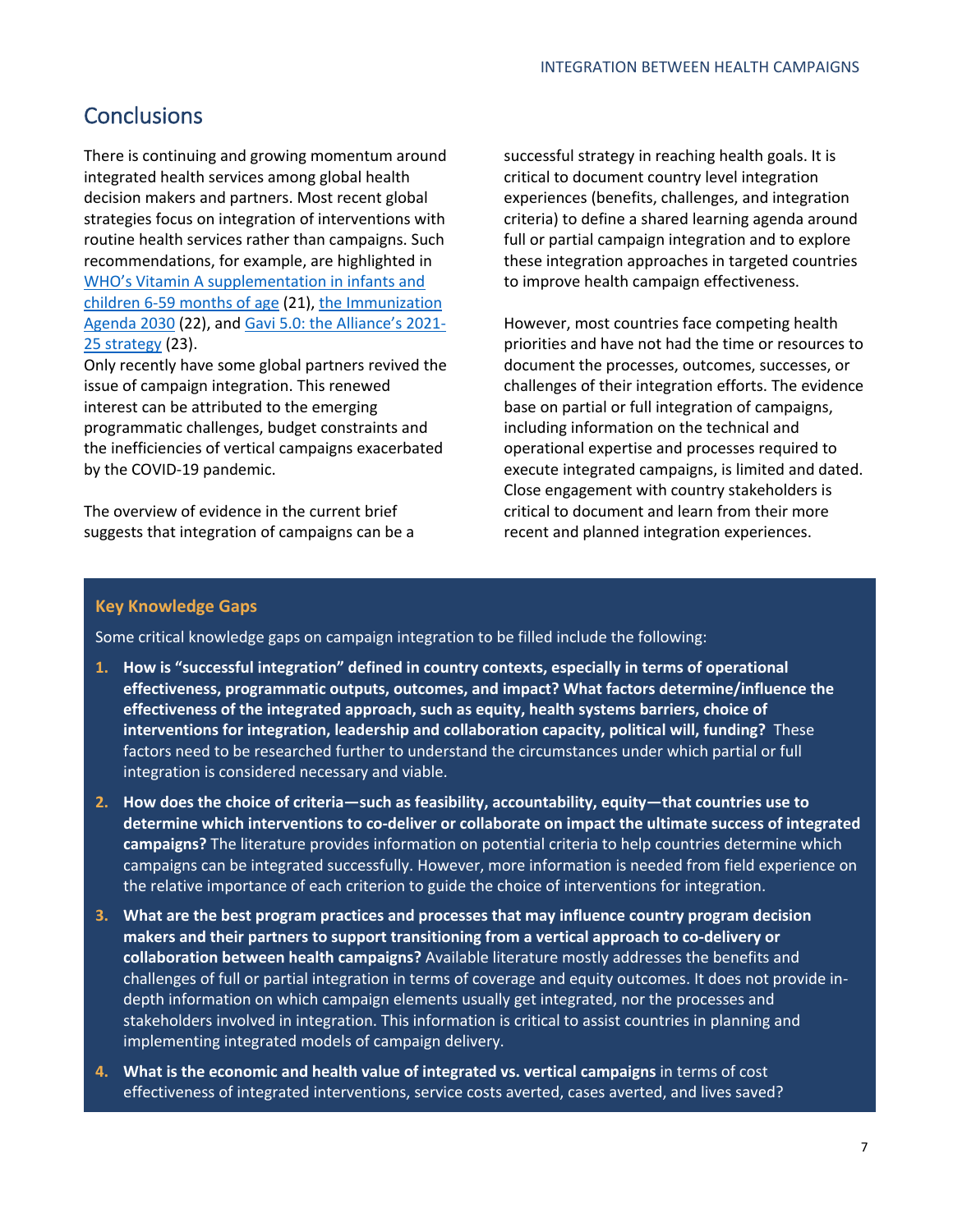### Future Opportunities

Implementation research is needed to test, evaluate, and scale up innovative campaign delivery approaches on co-delivery or improved coordination between campaigns. Pilots should be considered both for the COVID-19 context and for stable longer-term settings. Recommendations based on these pilots should be made available to countries and partners for exploring implementation and scale up of these innovative campaign delivery models. The new Health Campaign Effectiveness Coalition is emerging as a forum for further identifying these gaps through co-developing a learning agenda and dialoguing with countries and partners to help address those gaps.

### Acknowledgements

We would like to acknowledge the following experts who provided valuable inputs in the process of developing this brief:

#### *The Task Force for Global Health*

Kristin Saarlas Eva Bazant Alan Hinman Patrick Lammie Lee Hundley *UNICEF* Andreas Hasman

*World Health Organization*  Tracey Goodman *Centers for Disease Control and Prevention*  Steve Cochi *Bill & Melinda Gates Foundation* Kendall Krause Sue Gerber

### **Contact**

For more information on this topic or to discuss further with the Health Campaign Effectiveness team, please visit www.campaigneffectiveness.org or contact the program directly at: campaigneffectiveness@taskforce.org.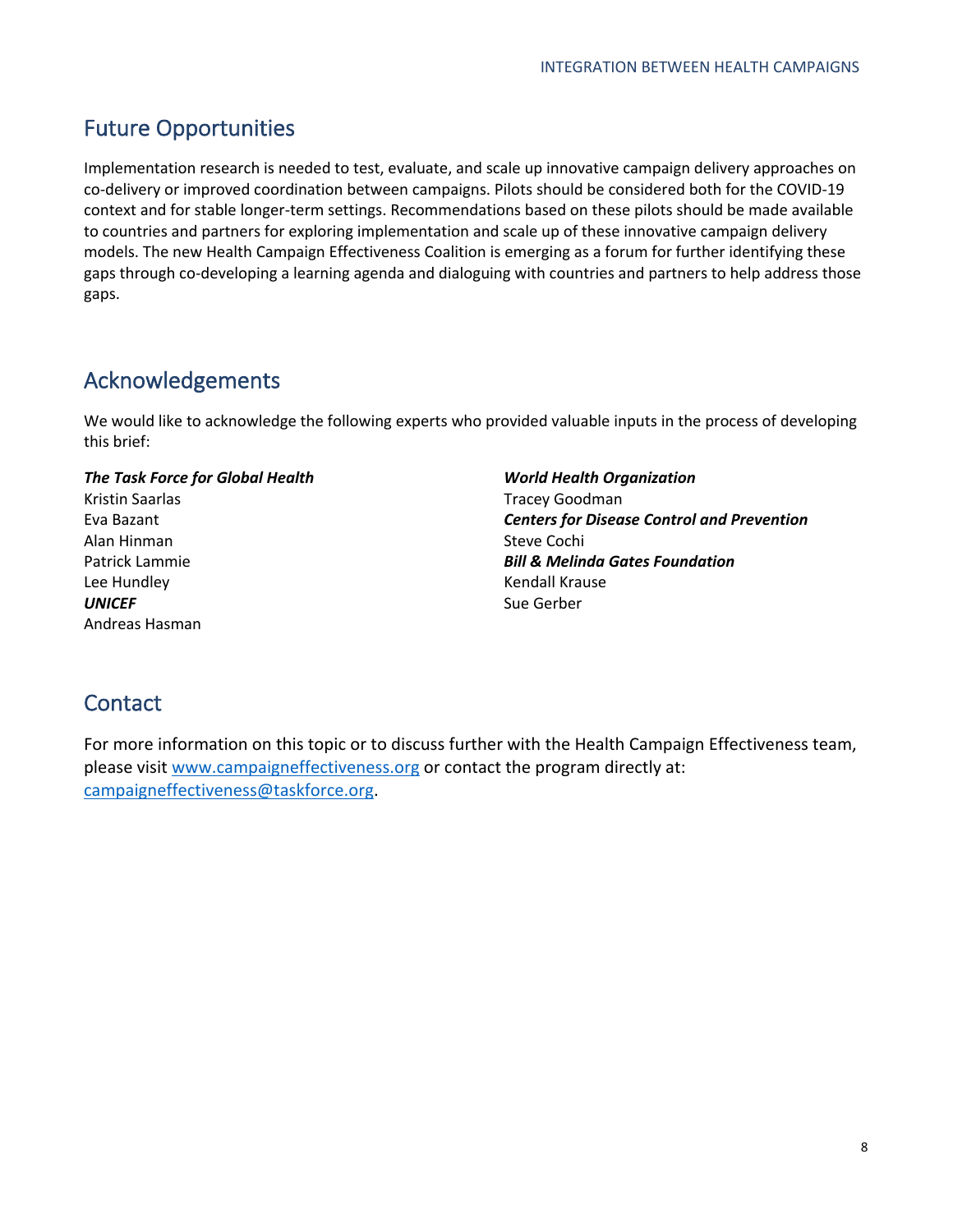| Table 1: Examples of Co-delivery of Campaigns (2002-2014)*                                                                                                                                                                                                                                         |                                                                                                                                                |                                                                                                                                                                                                                                                                                                                                                                                                      |  |  |
|----------------------------------------------------------------------------------------------------------------------------------------------------------------------------------------------------------------------------------------------------------------------------------------------------|------------------------------------------------------------------------------------------------------------------------------------------------|------------------------------------------------------------------------------------------------------------------------------------------------------------------------------------------------------------------------------------------------------------------------------------------------------------------------------------------------------------------------------------------------------|--|--|
| <b>Countries</b>                                                                                                                                                                                                                                                                                   | <b>Programs co-delivered</b>                                                                                                                   | <b>Co-delivery impact</b>                                                                                                                                                                                                                                                                                                                                                                            |  |  |
| Tanzania (2014)                                                                                                                                                                                                                                                                                    | Measles and rubella<br>supplementary vaccine<br>campaign, mass drug<br>administration (MDA) of<br>ivermectin and albendazole,<br>and vitamin A | Coverage of LF MDA increased from 86% in 2013 to 93%<br>in 2014, and MR vaccination coverage reached 97% in<br>2014 in comparison to the 2011 campaign that achieved<br>96% coverage (vitamin A information not provided) (24).<br>Collaborative activities included planning, community<br>sensitization, media campaigns, co-distribution of drugs<br>and vaccines, and monitoring and evaluation. |  |  |
| Mali (2014)                                                                                                                                                                                                                                                                                        | Neglected tropical diseases<br>(NTD) MDA with the National<br>Childhood Immunization<br>Campaign                                               | Integration improved coverage of the target population.<br>All the MDA steps were integrated with vaccine<br>administration including drug delivery, trainings,<br>supervision, and results sharing (19).                                                                                                                                                                                            |  |  |
| Angola, Benin,<br>Botswana,<br>Cameroon, Côte<br>d'Ivoire, Comoros,<br>Eritrea, Gambia,<br>Gabon, Ghana,<br>Guinea, Liberia,<br>Madagascar,<br>Mauritania,<br>Mozambique,<br>Nigeria, Namibia,<br>Säo Tomé, South<br>Sudan, Swaziland,<br>Rwanda, Togo,<br>Zambia, Zimbabwe<br>$(2013$ and $2014)$ | <b>African Vaccination Week</b><br>(AVW), vitamin A, and<br>deworming                                                                          | AVW provided a platform to successfully integrate other<br>interventions particularly vitamin A and deworming and<br>increased immunization coverage (11).                                                                                                                                                                                                                                           |  |  |
| Ethiopia (2010)                                                                                                                                                                                                                                                                                    | Co-delivery of malaria and<br>trachoma interventions<br>(MALTRA)                                                                               | Substantial increase in the screening and treatment of<br>malaria cases and achieved a trachoma treatment rate of<br>94% due to integrated delivery of the two interventions<br>$(25, 26)$ .                                                                                                                                                                                                         |  |  |
| Madagascar (2009)                                                                                                                                                                                                                                                                                  | Measles campaign and<br>insecticide-treated nets (ITNs)                                                                                        | Increase in both measles and ITN coverage with<br>integration. Higher vaccination campaign coverage in ITN<br>districts (70.8%) than non-ITN districts (59.1%). ITNs<br>provided a robust incentive for children from the poorer<br>households to receive measles vaccines. Also, greater<br>equity for measles vaccination in ITN districts than in non-<br>ITN districts (15).                     |  |  |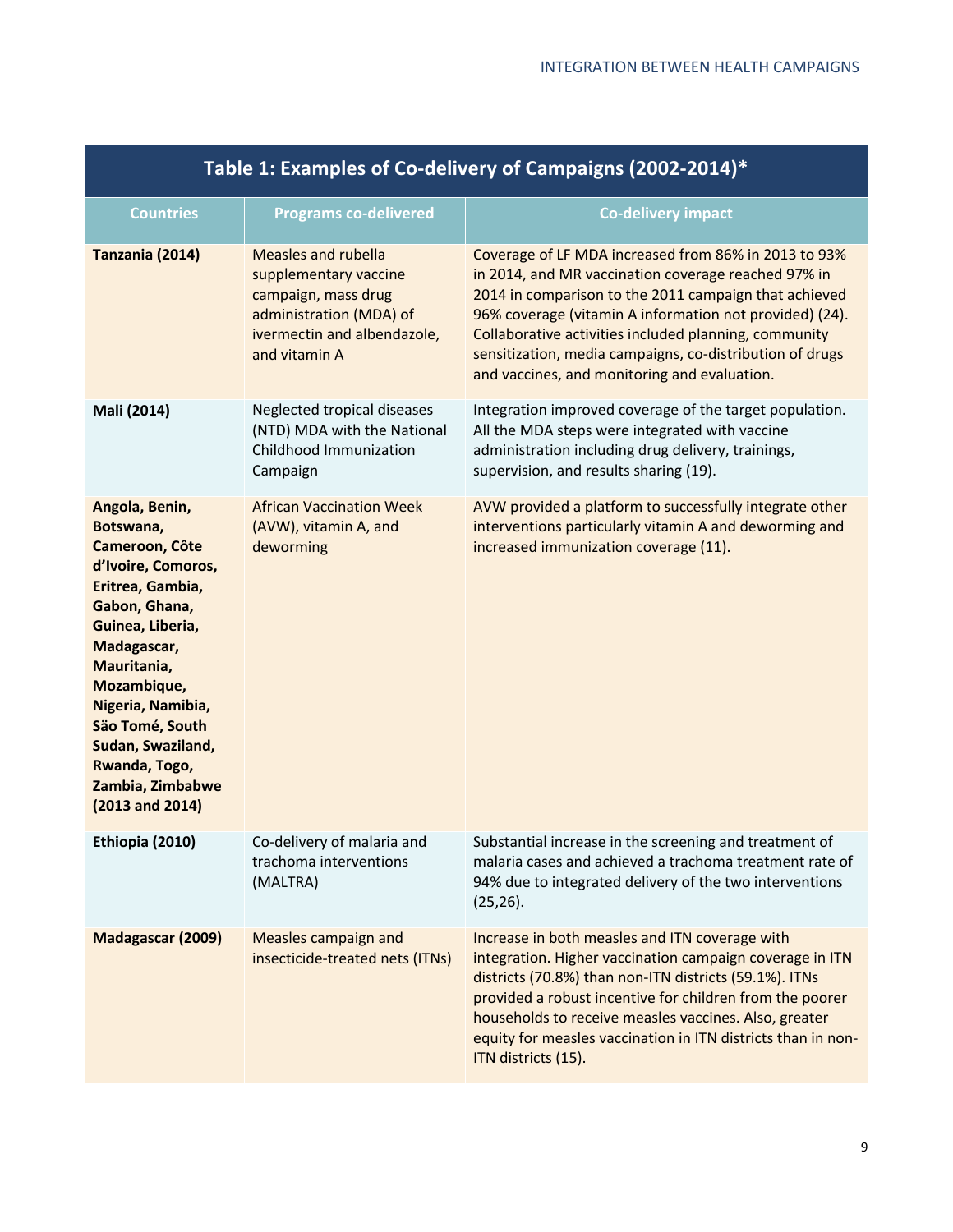| <b>Kenya (2008)</b>                                                           | HIV testing, malaria, and<br>diarrhea prevention<br>campaigns                       | HIV and disease prevention campaigns achieved 87%<br>coverage among the estimated targeted population<br>within 7 days (27).                                                                                                                                                                                                                                                                                                                                                                                                                                                                                                                                                            |
|-------------------------------------------------------------------------------|-------------------------------------------------------------------------------------|-----------------------------------------------------------------------------------------------------------------------------------------------------------------------------------------------------------------------------------------------------------------------------------------------------------------------------------------------------------------------------------------------------------------------------------------------------------------------------------------------------------------------------------------------------------------------------------------------------------------------------------------------------------------------------------------|
| Lao PDR (2007)                                                                | Expanded Program on<br>Immunization (EPI) and soil-<br>transmitted helminths (STH)  | Coordination of anthelminthic distribution into the<br>existing immunization and vitamin A supplementation<br>campaign accompanied with shared use of the campaign<br>venues, meeting opportunities, simultaneous social<br>mobilization. The study demonstrated higher cost-<br>effectiveness of integrating deworming interventions with<br>existing immunization and vitamin A supplementation<br>campaigns in contrast to implementation of vertical<br>interventions only delivering anthelminthic drugs (28).                                                                                                                                                                     |
| <b>Niger (2006)</b>                                                           | Polio campaigns and ITNs                                                            | Increased ITN coverage and reduced inequities. ITN<br>ownership increased from 6.3% prior to the campaign to<br>65% after the campaign (20).                                                                                                                                                                                                                                                                                                                                                                                                                                                                                                                                            |
| Burkina Faso,<br>Ghana, Mali,<br>Uganda, Niger, Haiti,<br>Sierra Leone (2006) | Coordinated delivery of<br>interventions for five NTDs                              | Coordinated delivery of interventions for five NTDs-<br>lymphatic filariasis, onchocerciasis, schistosomiasis, soil-<br>transmitted helminthiasis and blinding trachoma-in<br>seven sub-Saharan countries substantially increased the<br>geographic coverage for all five NTDs (29).                                                                                                                                                                                                                                                                                                                                                                                                    |
| Tanzania (2005)                                                               | Measles vaccine, bednets,<br>vitamin A, mebendazole for<br>children <5 years of age | The integrated child health campaign delivered the key<br>child health interventions (measles vaccine, mebendazole<br>treatment, vitamin A, and a bednet) to ~80% of the target<br>population. For the eligible population, the measles<br>vaccination coverage increased from 76% before the<br>campaign to 82% during the campaign; 39.4% received<br>mebendazole before the campaign and the coverage rate<br>increased to 81% during the campaign; 67.0% of eligible<br>children received vitamin A before the campaign and the<br>coverage rate increased to 85% during the campaign; for<br>bednets, the coverage rate increased from 52.9% to<br>69.3% due to the campaign (30). |
| Togo (2005)                                                                   | Measles and ITNs                                                                    | The National Integrated Health Campaign achieved high,<br>equitable ITN coverage. Household ownership of at least<br>one ITN increased from 8.0% pre-campaign to 62.5% one-<br>month post-campaign (31).                                                                                                                                                                                                                                                                                                                                                                                                                                                                                |
| <b>Nigeria (2004)</b>                                                         | LF/onchocerciasis MDA and<br><b>ITNs</b>                                            | Dramatic increase in ITN coverage among the target<br>population without adversely affecting the MDA<br>coverage, allowing the two interventions to share<br>resources and realize mutual benefits in terms of<br>coverage rates. Among surveyed households with<br>children <5 years of age and pregnant women, 80%<br>owned at least 1 insecticide-treated bed net, a "9-fold<br>increase" from 2003 (32).                                                                                                                                                                                                                                                                            |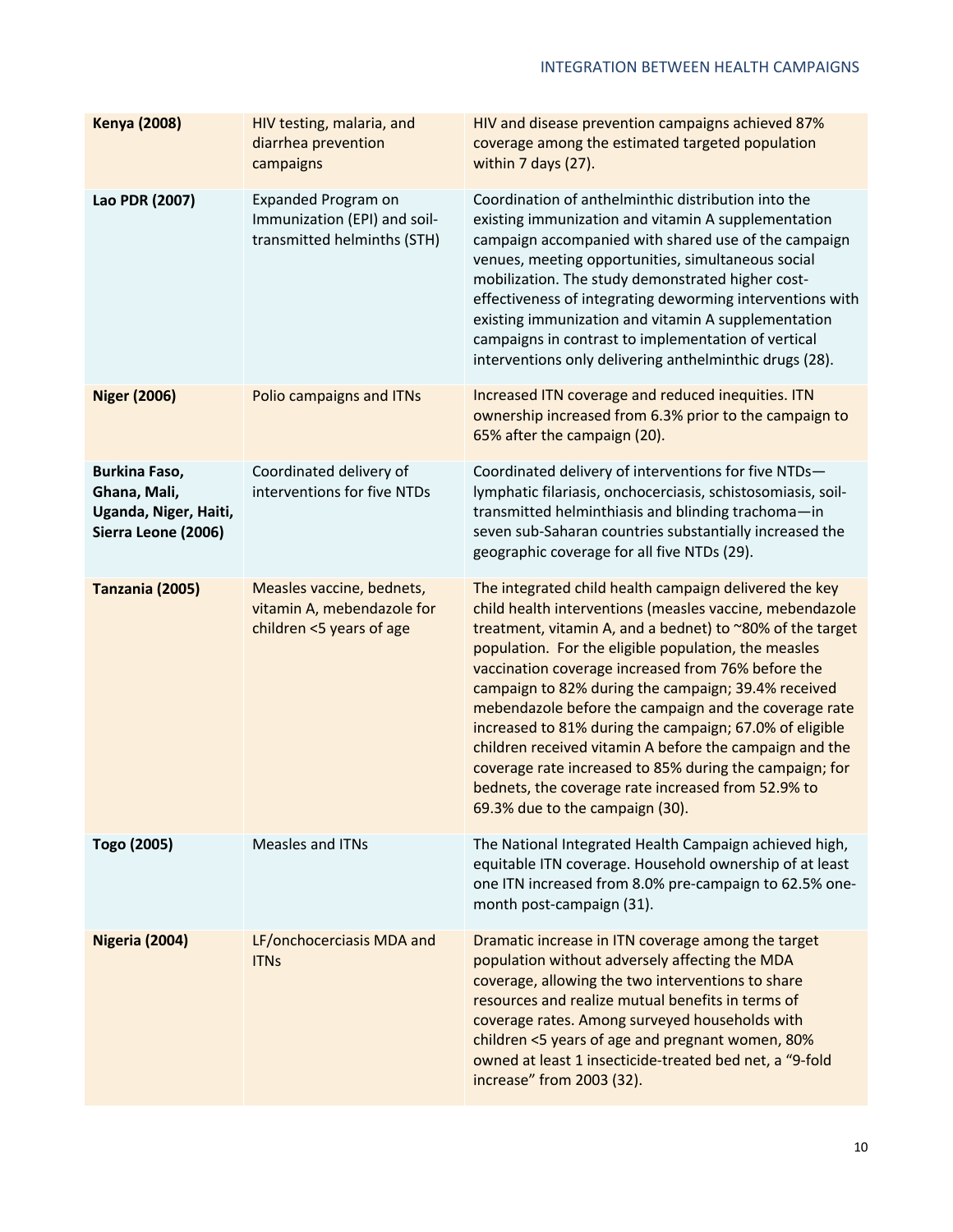| <b>Ghana and Zambia</b><br>(2002) | Measles campaign and ITNs | High coverage of ITNs at a lower cost when linked with<br>the measles campaign as the coverage rates of childhood<br>vaccination are high and there are overlaps in the<br>frequency of these campaigns (12,33,34).                                                                                                                                                                                                                                        |
|-----------------------------------|---------------------------|------------------------------------------------------------------------------------------------------------------------------------------------------------------------------------------------------------------------------------------------------------------------------------------------------------------------------------------------------------------------------------------------------------------------------------------------------------|
|                                   |                           | Approximately 93% of children aged 9 months to 5 years<br>were vaccinated during the campaign; 94% of households<br>had an insecticide-treated bednet; 68% were observed to<br>have a net hung over a bed. Co-delivery of campaigns for<br>ITNs and measles integrated most of the operational<br>aspects including planning, social mobilization, health<br>worker salaries, supervision resulting in high ITN<br>ownership, and equity at low cost (33). |

\*Changes in baseline indicators noted where available from documentation.

| Table 2: Examples of Collaboration Between Campaigns (2002-2015) |                                                                               |                                                                                                                                                                                                                       |  |  |
|------------------------------------------------------------------|-------------------------------------------------------------------------------|-----------------------------------------------------------------------------------------------------------------------------------------------------------------------------------------------------------------------|--|--|
| <b>Countries</b>                                                 | <b>Programs collaborating</b>                                                 | <b>Collaboration impact</b>                                                                                                                                                                                           |  |  |
| Haiti (2014-2015)                                                | Lymphatic filariasis<br>(LF), soil-transmitted<br>helminths (STH),<br>malaria | Collaboration between the Transmission Assessment<br>Surveys (TAS) for LF, STH, and malaria demonstrated the<br>feasibility of using the LF TAS platform for coordinating<br>assessments for STH and/or malaria (35). |  |  |
| <b>Nigeria (2010)</b>                                            | Polio and insecticide-<br>treated nets (ITNs)                                 | ITN campaigns leveraged polio campaign's high-<br>resolution settlement maps to reach nomadic<br>populations (3).                                                                                                     |  |  |
| <b>Ghana (2002)</b>                                              | LF and ITNs                                                                   | Community wide registration lists generated for the LF<br>campaign in Ghana were utilized for measles vaccination<br>and ITN distribution campaigns (12).                                                             |  |  |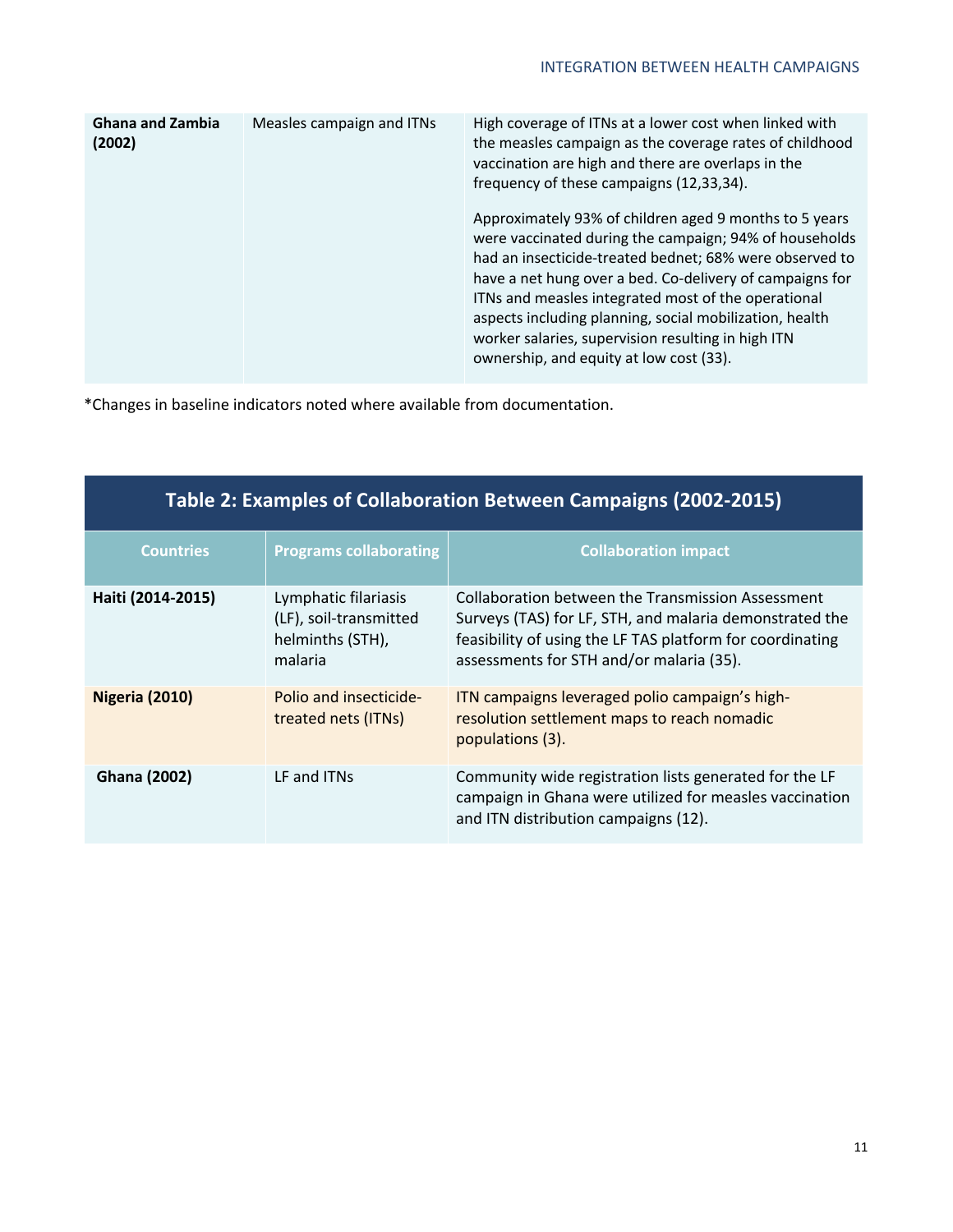### **References**

- 1. Portony A, Jit M, Helleringer S, Verguet S. Impact of measles supplementary immunization activities on reaching children missed by routine programs. Vaccine 2018;36(1):170–8.
- 2. Campaigns Database Summary—CEE [Internet]. [cited 2020 Jun 29]. Available from: https://campaigneffectiveness.squarespace.com/campaigns-data-summary
- 3. Gittelman D. Revisiting the integration of distribution of insecticide-treated nets with other health interventions through mass campaigns. Glob Fund to Fight AIDS, TB Malar 2019. (Please contact D. Gittelman for information about the paper).
- 4. Covid-19 Campaign Impact Tracker CEE [Internet]. [cited 2020 Jul 17]. Available from: https://www.campaign-effectiveness.org/covid19-campaign-impact-tracker
- 5. The New York Times. Slowing the Coronavirus Is Speeding the Spread of Other Diseases. The New York Times [Internet]. 2020 [cited 2020 Jun 30]. Available from: https://www.nytimes.com/2020/06/14/health/coronavirus-vaccines-measles.html
- 6. World Health Orgnization (WHO). The potential impact of health service disruptions on the burden of malaria: a modelling analysis for countries in sub-Saharan Africa [Internet]. 2020. Available from: https://www.who.int/publications-detail/the-potential-impact-of-health-service-disruptions-on-theburden-of-malaria
- 7. Wallace AS, Ryman TK, Dietz V. Experiences integrating delivery of maternal and child health services with childhood immunization programs: Systematic review update. J Infect Dis 2012;205(Suppl 1):S6-19.
- 8. WHO. Working together: an integration resource guide for immunization services throughout the life course. World Health Organization 2018.
- 9. Kahn JG, Harris B, Mermin JH, Clasen T, Lugada E, Grabowksy M, et al. Cost of community integrated prevention campaign for malaria, HIV, and diarrhea in rural Kenya. BMC Health Serv Res 2011;11(1):346.
- 10. Grépin K, Reich M. Conceptualizing integration: A framework for analysis applied to neglected tropical disease control partnerships. PLoS Negl Trop Dis 2008 Apr;2(4):e174.
- 11. Mihigo R, Anya B, Okeibunor J, Ajibola S, Boakye-Agyemang C, Muzenda L, et al. African vaccination week as a vehicle for integrated health service delivery. BMC Health Serv Res 2015;15(1):358.
- 12. Grabowsky M, Farrell N, Chimumbwa J, Nobiya T, Wolkon A, Selanikio J. Ghana and Zambia: achieving equity in the distribution of insecticide-treated bednets through links with measles vaccination campaigns. Reaching the poor with health, nutrition, and population series. Washington DC, World Bank, 2005 Feb: 65-80.
- 13. Camber Collective. The Campaign Effectiveness Landscape and Case for Action (2020), developed by Camber Collective in partnership with the Bill & Melinda Gates Foundation and the Task Force for Global Health. 2020. Available at https://taskforce.org/wp-content/uploads/2020/04/Campaign-Effectiveness-Landscape-and-Case-for-Action-February-2020-Public.pdf.
- 14. Kilian A, Opawale A, Zegers de Beyl C, Baba E, Boulay M. Evaluation of the integrated LLIN mass distribution and child health campaign of December 2009 Sokoto, Nigeria. (Please contact D. Gittelman for information about the paper).
- 15. Goodson JL, Kulkarni MA, Vanden Eng JL, Wannemuehler KA, Cotte AH, Desrochers RE, et al. Improved equity in measles vaccination from integrating insecticide-treated bednets in a vaccination campaign,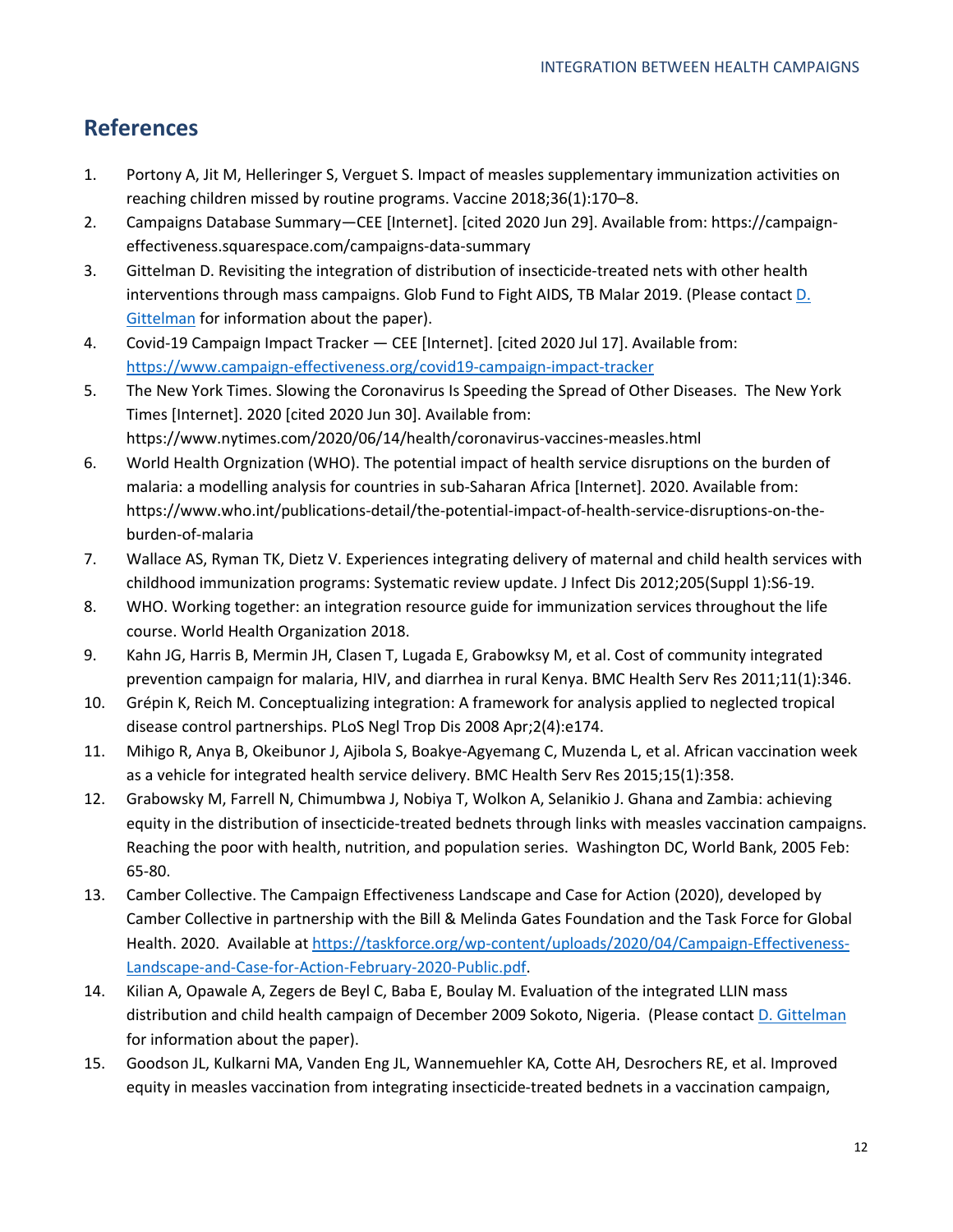Madagascar. Trop Med Int Health 2012 Apr;17(4):430–7.

- 16. CDC. Progress in Measles Control -- Kenya 2002--2007 [Internet]. MMWR 2007;56(37):969-972. [cited 2020 Jul 14]. Available from: https://www.cdc.gov/mmwr/preview/mmwrhtml/mm5637a5.htm
- 17. Kabatereine NB, Tukahebwa E, Kazibwe F, Namwangye H, Zaramba S, Brooker S, et al. Progress towards countrywide control of schistosomiasis and soil-transmitted helminthiasis in Uganda. Trans R Soc Trop Med Hyg 2006 Mar;100(3):208–15.
- 18. Haselow N, Obadiah M, Akame J. The Integration of Vitamin A Supplementation into Community-Directed Treatment with Ivermectin: A Practical Guide for Africa. Helen Keller International. 2004.
- 19. Berthé M, Dembele B, Tounkara C, Dembele M, Dorintié A, Goita S, et al. Integration of Neglected Tropical Disease Mass Drug Administration with the National Childhood Immunization Campaign in Insecure Areas: Perception of Participants in the Kidal Region of Mali. Hellen Keller International and Republique Du Mali; 2014.
- 20. Thwing J, Hochberg N, Eng J Vanden, Issifi S, James Eliades M, Minkoulou E, et al. Insecticide-treated net ownership and usage in Niger after a nationwide integrated campaign. Trop Med Int Health 2008;13(6):827–34.
- 21. World Health Organization. Guideline: Vitamin A supplementation in infants and children 6–59 months of age. World Health Organization, 2011. Available from https://www.who.int/publications/i/item/9789241501767.
- 22. World Health Organization. Immunization Agenda 2030: A Global Strategy to Leave No One Behind. World Health Organization, Draft 4, April 2020. Available from https://www.who.int/immunization/immunization\_agenda\_2030/en/.
- 23. GAVI. GAVI 5.0: The Alliance's 2021-25 Strategy [Internet]. 2019 [cited 2020 Jul 16]. Available from: https://www.gavi.org/sites/default/files/board/minutes/2019/06 - Gavi 5.0\_The Alliances 2021-2025 Strategy.pdf
- 24. Mwingira UJ, Means AR, Chikawe M, Kilembe B, Lyimo D, Crowley K, et al. Perspective piece: Integrating neglected tropical disease and immunization programs: The experiences of the Tanzanian Ministry of Health. Am J Trop Med Hyg 2016;95(3):505–7.
- 25. The Carter Center Ethiopia. The Fifth MALTRA Week Activity Report Integrated Project for Malaria and Trachoma Control (MALTRA) in Amhara Regional State. 2010.
- 26. Emerson PM, Ngondi J, Biru E, Graves PM, Ejigsemahu Y, Gebre T, et al. Integrating an NTD with One of "The Big Three": Combined Malaria and Trachoma Survey in Amhara Region of Ethiopia. PLoS Negl Trop Dis 2008 Mar;2(3):e197.
- 27. Lugada E, Millar D, Haskew J, Grabowsky M, Garg N, Vestergaard M, et al. Rapid implementation of an integrated large-scale HIV counseling and testing, malaria, and diarrhea prevention campaign in rural Kenya. PLoS One 2010;5(8):e12435.
- 28. Boselli G, Yajima A, Aratchige PE, Feldon KE, Xeuatvongsa A, Phounphenghak K, et al. Integration of deworming into an existing immunisation and vitamin A supplementation campaign is a highly effective approach to maximise health benefits with minimal cost in Lao PDR. Int Health 2011;3(4):240–5.
- 29. Linehan M, Hanson C, Weaver A, Baker M, Kabore A, Zoerhoff KL, et al. Integrated implementation of programs targeting neglected tropical diseases through preventive chemotherapy: Proving the feasibility at national scale. Am J Trop Med Hyg 2011;84(1):5–14.
- 30. Skarbinski J, Massaga JJ, Rowe AK, Kachur SP. Distribution of free untreated bednets bundled with